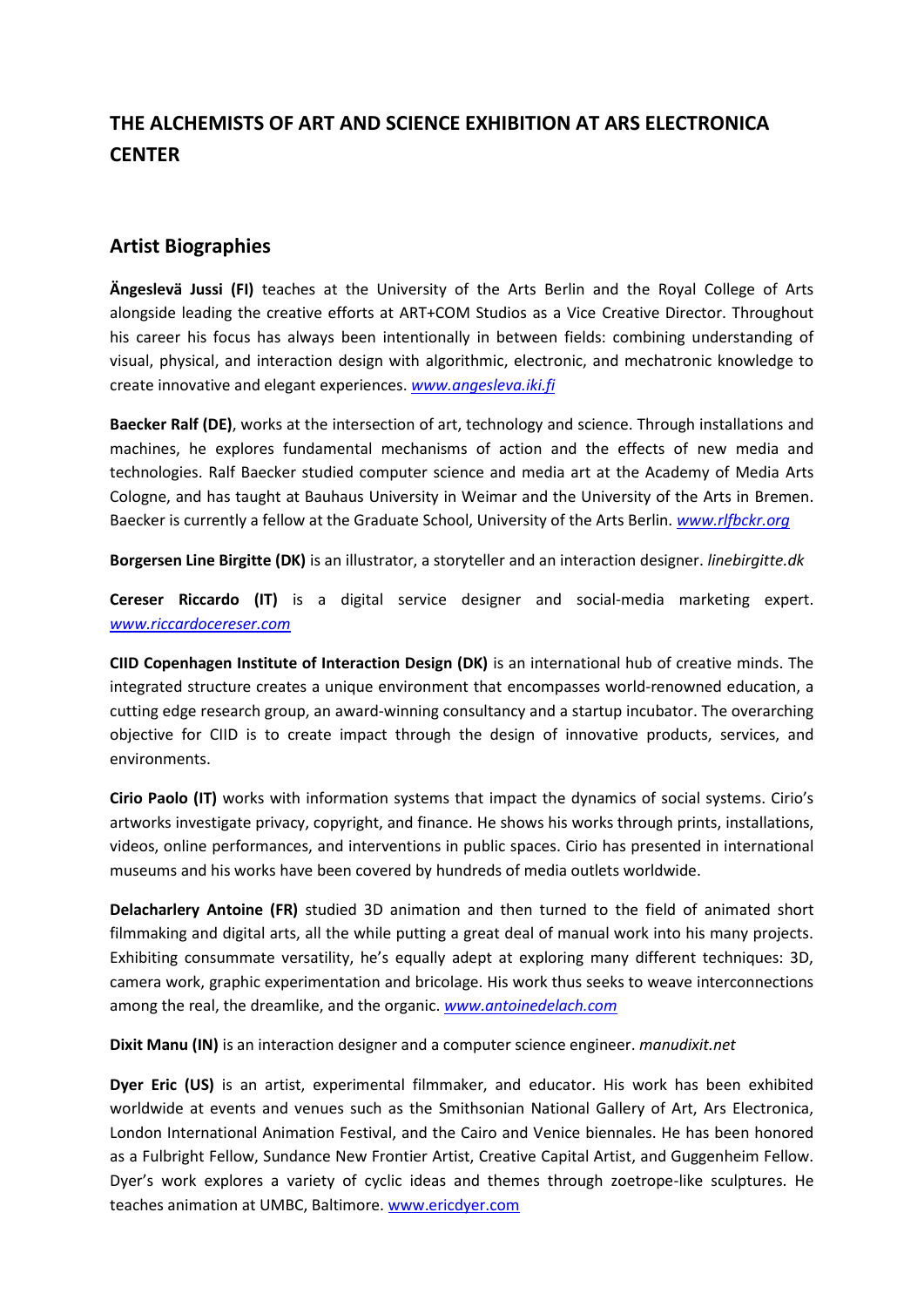**Fractal Fantasy (AT/CA)** has established itself as an observatory for otherworldly textures, both aural and visual, over the last past years. The brainchild of Sinjin Hawke and Zora Jones found life as an outlet for audiovisual pieces in 2013 and has since grown to encompass code experiments and interactive musical works, all the while remaining a fluid and ever-expanding endeavor. *fractalfantasy.net*

**Hoitink Aniela (NL)** launched NEFFA in 2004. Textile innovation, but just that bit different, is what NEFFA is all about. Through her multi- and interdisciplinary way of working and by altering or adding properties to textiles, Aniela Hoitink investigates how we can and how we will use textiles in the future and what the related implications will be. Using technology and microbiology, she is on a quest to improve / change the properties of traditional textile materials. *neffa.nl*

Lapoire Cecile (FR) holds a PhD in experimental particle physics. She took part in the Higgs boson discovery at CERN in Geneva and spent a significant amount of time underground in the heart of the ATLAS detector. She is now back on the surface, orienting herself toward the world of textile and design.

**NOHlab (TR)** is a studio founded and directed by two experienced creative partners: Deniz Kader & Candaş Şişman. The studio was established at the end of 2011 as a result of highly successful collaboration between these two motion and visual artists in the past. Both follow a unique and distinctive art and concept direction in their projects, focused in the areas of art direction, motion design, projection mapping, audiovisual performance, and new media for art and culture and the advertising industry. *[www.nohlab.com](http://www.nohlab.com/)*

**Papadopoulou Dafni (GR)** is an architect who has collaborated with different architecture studios in Barcelona and Athens and has been awarded in various architectural competitions. Her fields of interest are focused on the interaction between body techniques, space and urban conditions. She has been experimenting on algorithmic design, interaction technologies, and electronic textiles.

**Petkus Sarah (US)** is a kinetic artist and roboticist from Las Vegas, whose area of focus is in developing mechanical and electronic systems as characters, capable of reacting to environmental stimulation with unique, self-defining behavioural quirks. *zoness.com*

**Psarra Afroditi (GR)** is a multidisciplinary artist and researcher working in the field of e-textiles. Her interest focuses on the creation of handcrafted technological artifacts and the use of the human body as an interface. She holds a PhD on Cyberpunk, Digital art and Performance, focusing on the merge of science fiction ideas with digital practices. In 2016 she joined the Center for Digital Arts and Experimental Media (DXARTS) at the University of Washington, Seattle, as assistant professor.

**Quadrature (DE)** is an artists' collective by Jan Bernstein, Juliane Götz, and Sebastian Neitsch, based in Berlin. Their artistic exploration gravitates towards scientific interests and physical experiments, using new technologies or academic research as sources and inspiration. They all share a love for machines and outer space. *quadrature.co* 

**Refsgaard Andreas (DK)** is an interaction designer and a creative coder. *andreasrefsgaard.dk*

**Steiner Helene (UK)** is a designer and researcher with a focus on new interactions in and with our (natural) environment. Her research follows an biological approach and looks at opportunities to not only bridge the physical and digital world but also the natural and artificial. Her background is in